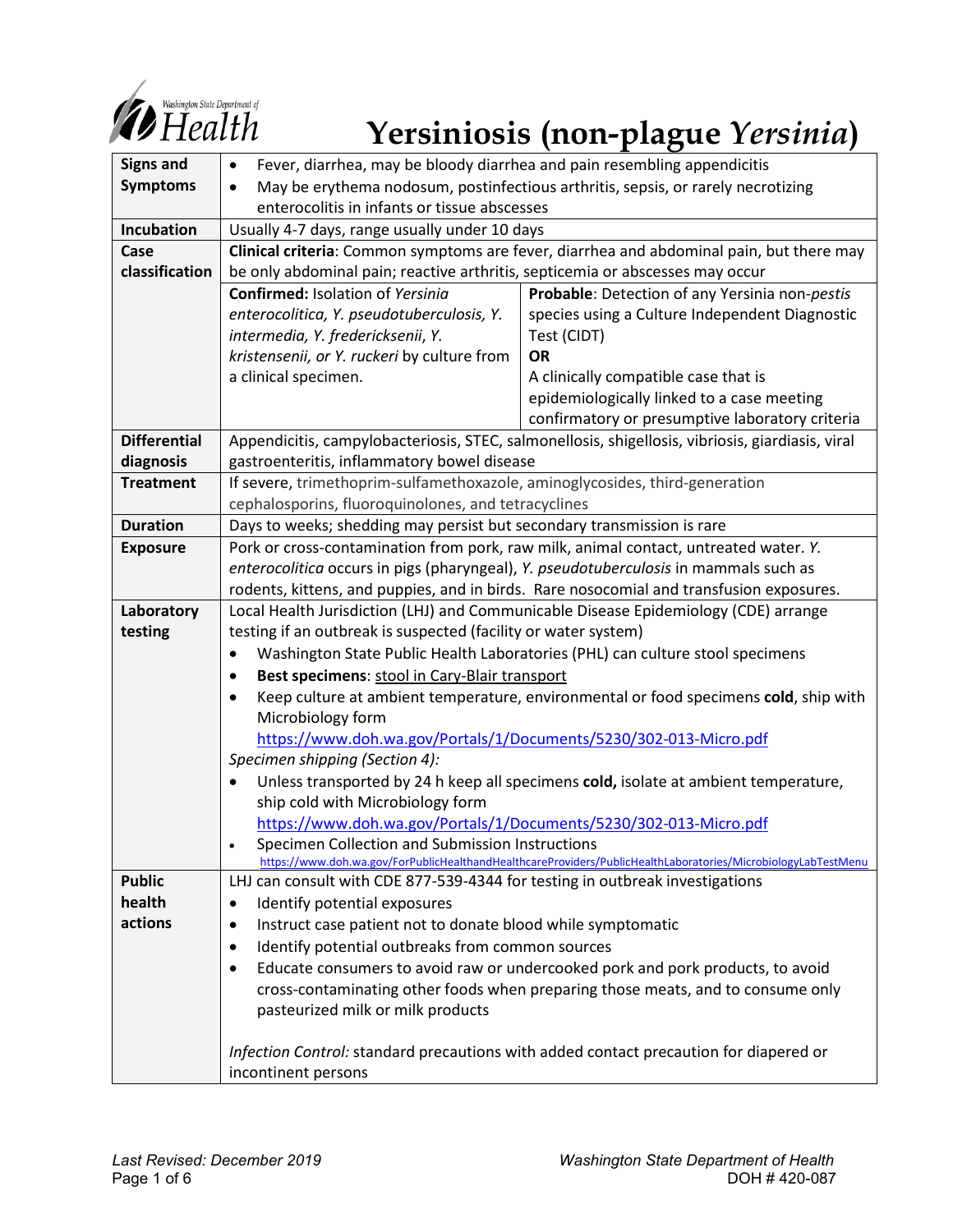# **Yersiniosis**

# **1. DISEASE REPORTING**

#### **A. Purpose of Reporting and Surveillance**

- 1. To identify outbreaks and potential sources of ongoing transmission.
- 2. To prevent further transmission from such sources.
- 3. To educate people about how to reduce their risk of infection.

# **B. Legal Reporting Requirements**

- 1. Health care providers: notifiable to local health jurisdiction within 24 hours.
- 2. Health care facilities: notifiable to local health jurisdiction within 24 hours.
- 3. Laboratories: *Yersinia enterocolitica* or *Y. pseudotuberculosis* notifiable to local health jurisdiction within 24 hours. Specimen submission is on request only.
- 4. Local health jurisdictions: notifiable to the Washington State Department of Health (DOH) Office of Communicable Disease Epidemiology (CDE) within 7 days of case investigation completion or summary information required within 21 days.

#### **C. Local Health Jurisdiction Investigation Responsibilities**

- 1. Initiate appropriate infection control measures.
- 2. Report all probable and confirmed cases to CDE. Complete the yersiniosis case report form [\(https://www.doh.wa.gov/Portals/1/Documents/5100/210-053-ReportForm-](https://www.doh.wa.gov/Portals/1/Documents/5100/210-053-ReportForm-Yersiniosis.pdf)[Yersiniosis.pdf\)](https://www.doh.wa.gov/Portals/1/Documents/5100/210-053-ReportForm-Yersiniosis.pdf) and enter the data into the Washington Disease Reporting System (WDRS).

# **2. THE DISEASE AND ITS EPIDEMIOLOGY**

# **A. Etiologic Agent**

*Yersinia* are gram-negative bacilli. In the United States, intestinal infection (yersiniosis) in humans is caused by *Y. enterocolitica* and less commonly by *Y. pseudotuberculosis*. For both species, serotypes causing disease may vary among different geographic areas. Less common species that may also cause infection include *Y. intermedia, Y. fredericksenii*, *Y. kristensenii,* and *Y. ruckeri.* Note: *Yersinia pestis* is separately notifiable as Plague.

# **B. Description of Illness**

Yersiniosis is an acute intestinal infection typically occurring as acute febrile diarrhea (especially in young children) which may be bloody. Involvement of abdominal lymph nodes causing right sided abdominal symptoms may be mistaken for appendicitis (especially in older children and adults). Complications include erythema nodosum (in about 10% of adults, particularly women), postinfectious arthritis (with a predilection for HLA-B27 genetic type), bloodstream infection, and rarely tissue abscesses. These complications tend to resolve within a few months. Septicemia occurs most often among people with iron overload (e.g., hemochromatosis) or those with underlying immunosuppressive illness or therapy.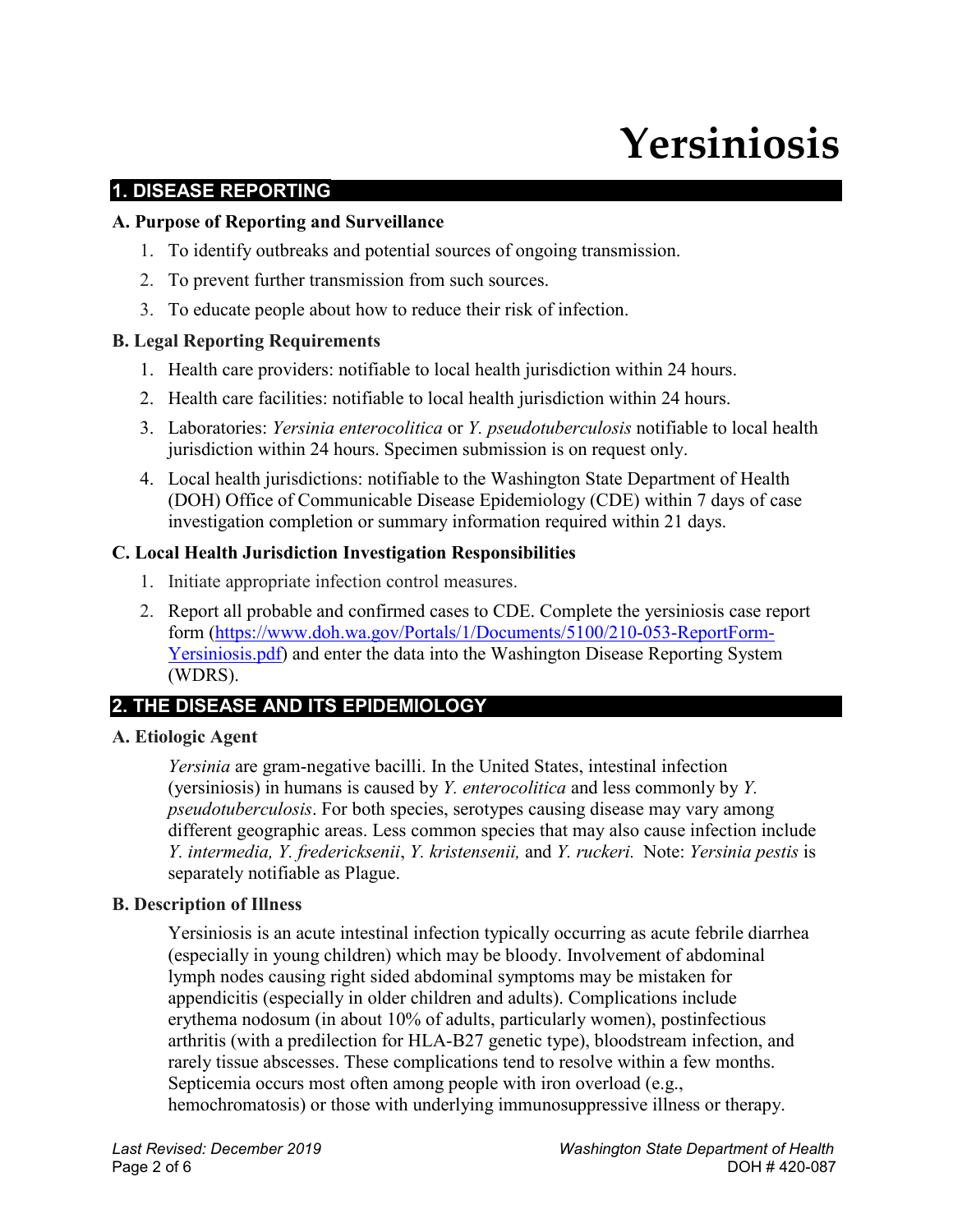#### **C. Yersiniosis in Washington State**

DOH has received 40 to 80 reports of yersiniosis per year during recent years with no associated deaths in over 15 years. In the past few years, approximately 25% of reported cases were under five years of age. Potential sources of infection in Washington residents include pork consumption or the presence of uncooked pork products in the household. Untreated water and contact with animals are also reported as potential sources of exposure. Outbreaks are uncommon, with most cases occurring sporadically.

#### **D. Reservoirs**

Animals are the reservoir for *Yersinia*. The pig is the principal reservoir for *Y. enterocolitica*; asymptomatic pharyngeal carriage is common in swine, especially in the winter. *Y. pseudotuberculosis* is widespread among many species of avian and mammalian hosts, particularly among rodents and other small mammals. *Y. enterocolitica* has been recovered from natural bodies of water.

#### **E. Modes of transmission**

Transmission takes place by eating and drinking contaminated food or water, or by contact with infected animals or less commonly infected people. *Y. enterocolitica* has been isolated from a variety of foods; however, pathogenic strains are most commonly isolated from raw pork or pork products. In the United States, preparation of chitterlings in the household may result in infection, and outbreaks have been reported in other states. In contrast to most foodborne pathogens, *Y. enterocolitica* is able to multiply under refrigeration and low oxygen conditions. Sick animals have been implicated including farm animals and pets such as kittens and puppies. Nosocomial transmission has been reported, as well as rare reports of transmission by blood transfusion from donors who had no symptoms or mild gastrointestinal illness.

#### **F. Incubation period**

Not known with certainty but probably 4–7 days, generally under 10 days.

#### **G. Period of communicability**

Although fecal shedding occurs with diarrhea and may persist for a prolonged period after symptoms resolve, secondary transmission is rare.

#### **H. Treatment**

Uncomplicated cases of diarrhea due to *Yersinia spp.* typically resolve without antibiotic treatment. However, in more severe or complicated infections, antibiotics such as aminoglycosides, doxycycline, trimethoprim-sulfamethoxazole, or fluoroquinolones may be used. The organism is usually resistant to penicillin and first generation cephalosporins.

# **3. CASE DEFINITIONS**

#### **A. Clinical Criteria for Diagnosis**

An illness with either diarrhea that may or may not be bloody or abdominal pain that may be severe enough to mimic appendicitis. Note: Extra-intestinal manifestations may also be present, such as abscess, which could be a source for testing, and reactive arthritis and erythema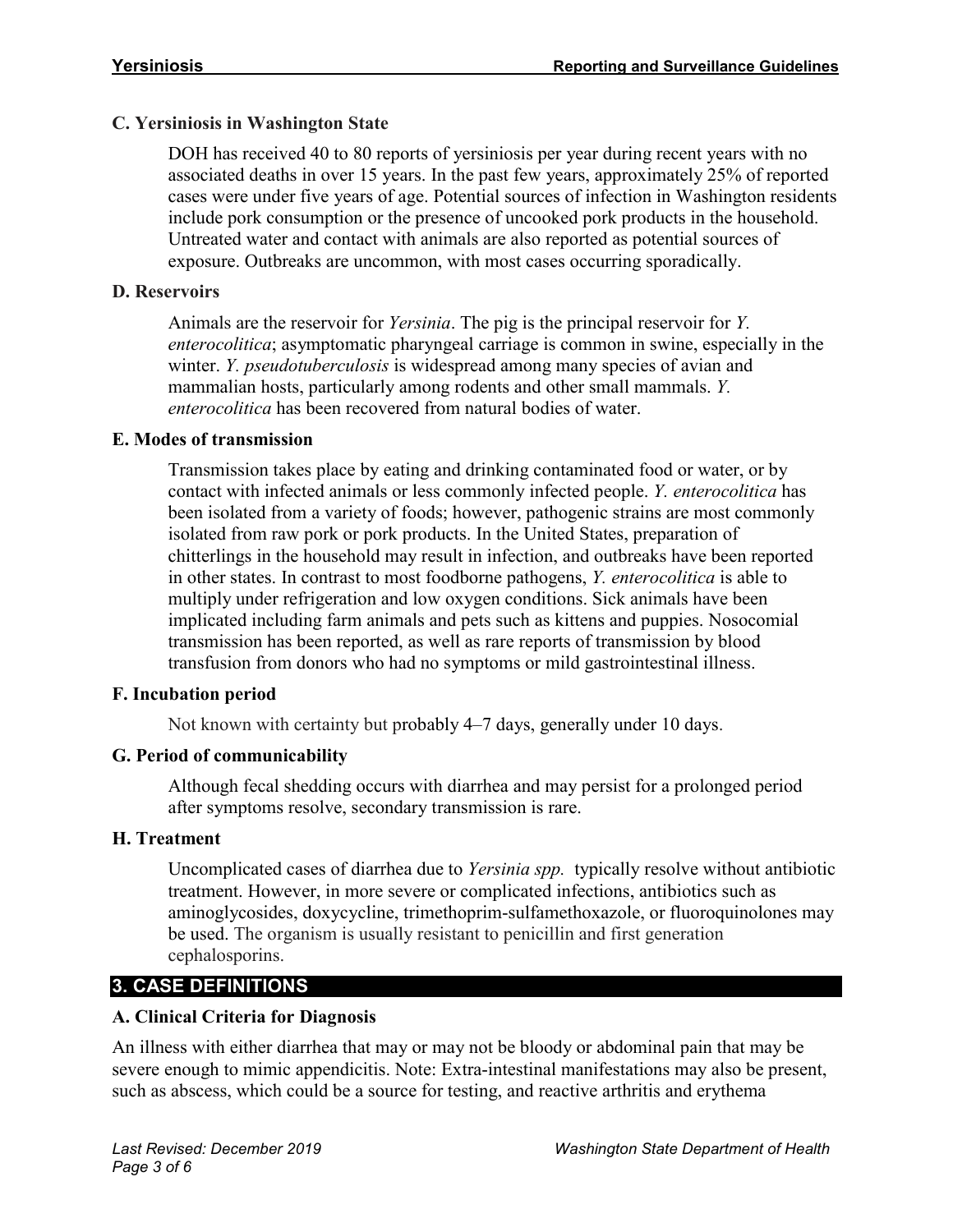nodosum, which are often immunologic phenomena not directly caused by the infection. These manifestations are not required as part of the clinical criteria.

#### **B. Laboratory Criteria for Diagnosis**

Presumptive*:* Detection of non-plague *Yersinia* in a clinical specimen using non-culture based laboratory methods.

Confirmed: Isolation of *Yersinia enterocolitica, Y. pseudotuberculosis, Y. intermedia, Y. fredericksenii*, *Y. kristensenii,* or *Y. ruckeri* by culture from a clinical specimen.

#### **C. Case Definition (DOH)**

*Probable:* A case that meets the presumptive laboratory criteria OR

A clinically compatible case that is epidemiologically linked to a case meeting confirmatory or presumptive laboratory criteria

*Confirmed*: A case that meets the confirmed laboratory criteria

# **4. DIAGNOSIS AND LABORATORY SERVICES**

#### **A. Diagnosis**

The diagnosis of yersiniosis can be made by isolation of *Yersinia enterocolitica, Y. pseudotuberculosis, Y. intermedia, Y. fredericksenii*, *Y. kristensenii,* or *Y. ruckeri* from stool or less commonly from urine, blood, lymph nodes, joint fluid, or other normally sterile site. Identifying the organism in stool may require special techniques that are not routinely performed in some laboratories so specific testing for the agent should be requested when yersiniosis is suspected. *Yersinia* is included on many multiplex gastrointestinal PCR panels as well.

#### **B. Tests Available at DOH Public Health Laboratories (PHL)**

In outbreak or other special situations, DOH Public Health Laboratories can culture stool specimens for *Yersinia*. Please consult with a Communicable Disease Epidemiology epidemiologist prior to sending specimens.

Note that PHL require all clinical specimens have two patient identifiers, a name **and** a second identifier (e.g., date of birth) both on the specimen label and on the submission form. Due to laboratory accreditation standards, specimens will be rejected for testing if not properly identified. Also include specimen source and collection date.

#### **C. Specimen Collection**

For stool culture, use a sterile applicator swab to collect stool, insert the swab into Cary-Blair transport medium, push the cap on tightly, label the tube with two identifiers (e.g., name and date of birth), and mail with ice packs immediately.

Enclose a completed PHL Microbiology form (available at: [https://www.doh.wa.gov/Portals/1/Documents/5230/302-013-Micro.pdf\)](https://www.doh.wa.gov/Portals/1/Documents/5230/302-013-Micro.pdf) with all isolates and stool specimens.

# **5. ROUTINE CASE INVESTIGATION**

Interview the case and others who may be able to provide pertinent information.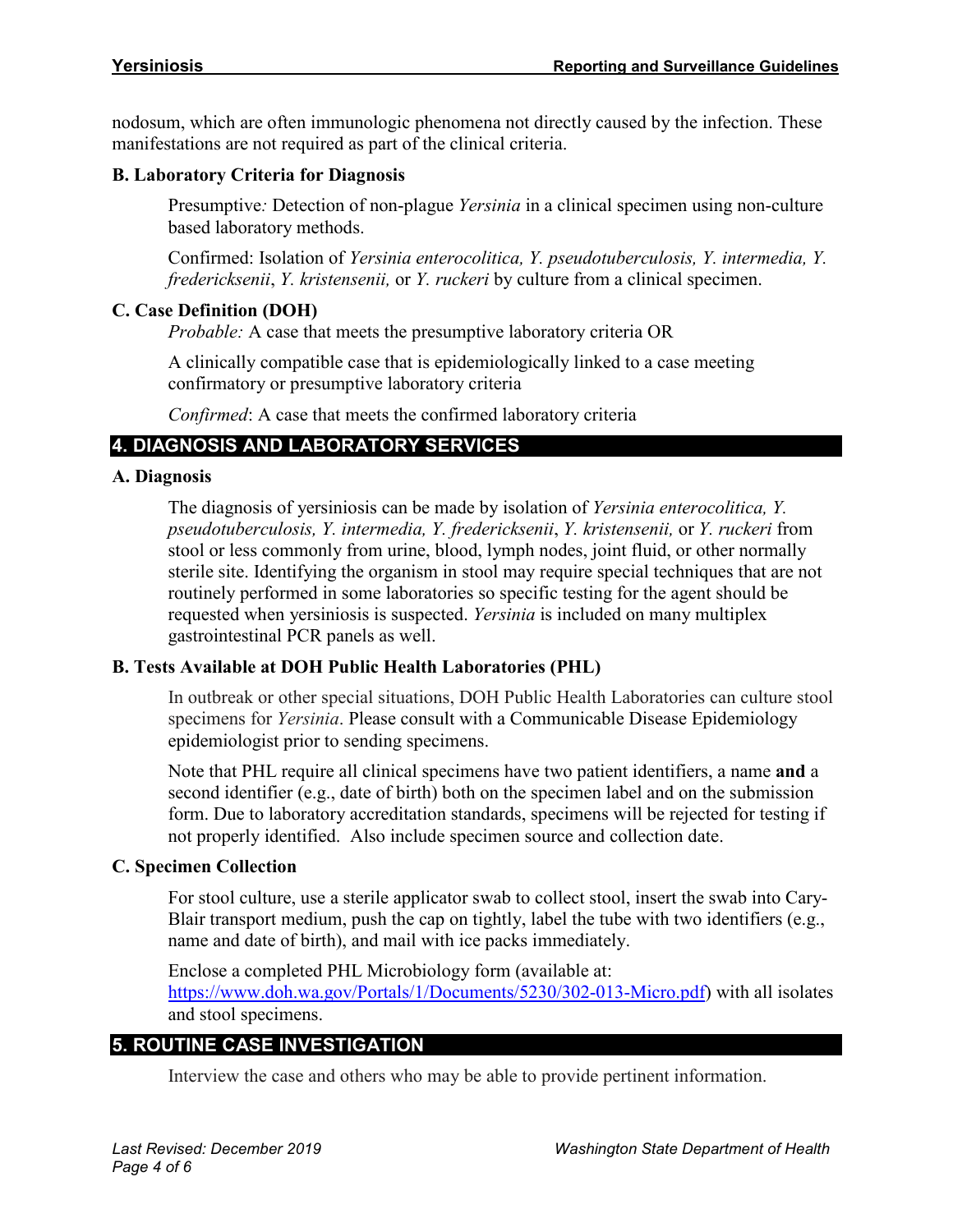#### **A. Identify Source of Infection**

Ask about the following exposures in the 3–10 days prior to onset:

- Consumption of raw pork or undercooked pork
- Consumption of unpasteurized milk or unpasteurized dairy products (e.g., soft cheeses made with raw milk)
- Handling or preparation of raw pork in the household, including chitterlings (pig intestines)
- Contact with pigs
- Contact with other animals including pet dogs, cats, rodents and birds
- Consumption of water potentially contaminated with animal or human feces
- Blood transfusion or organ transplant recipient

#### **B. Infection Control Recommendations**

- 1. Hospitalized patient should be cared for using standard precautions. In addition, contact precautions should be used for diapered or incontinent persons for the duration of illness or to control institutional outbreaks.
- 2. Stool cultures to document the end of fecal shedding of the organism are not routinely indicated. Person-to-person transmission of yersiniosis is uncommon.
- 3. The case should be educated regarding effective hand washing, particularly after using the toilet, changing diapers, and before preparing or eating food.
- 4. Work or child care restrictions: Persons should not work as food handlers, child care attendants, or healthcare workers, and children should not attend child care as long as they have diarrhea. No special measures are needed to prevent or control transmission from asymptomatic carriers.
- 5. If a suspected source of infection is identified and has the potential for transmitting infection to a defined population, advise those individuals on measures to avoid exposure.

#### **C. Identify Potentially Exposed Persons**

Collect name, age, onset date, and contact information of people with similar illness.

#### **D. Environmental Evaluation**

An environmental evaluation is usually not needed since the source of the infection is rarely determined with certainty for sporadic cases.

# **6. MANAGING SPECIAL SITUATIONS**

#### **A. Outbreaks**

Yersiniosis is not a frequent cause of foodborne outbreaks. Call the Office of Communicable Disease Epidemiology immediately if you suspect a common-source outbreak (206) 418-5500.